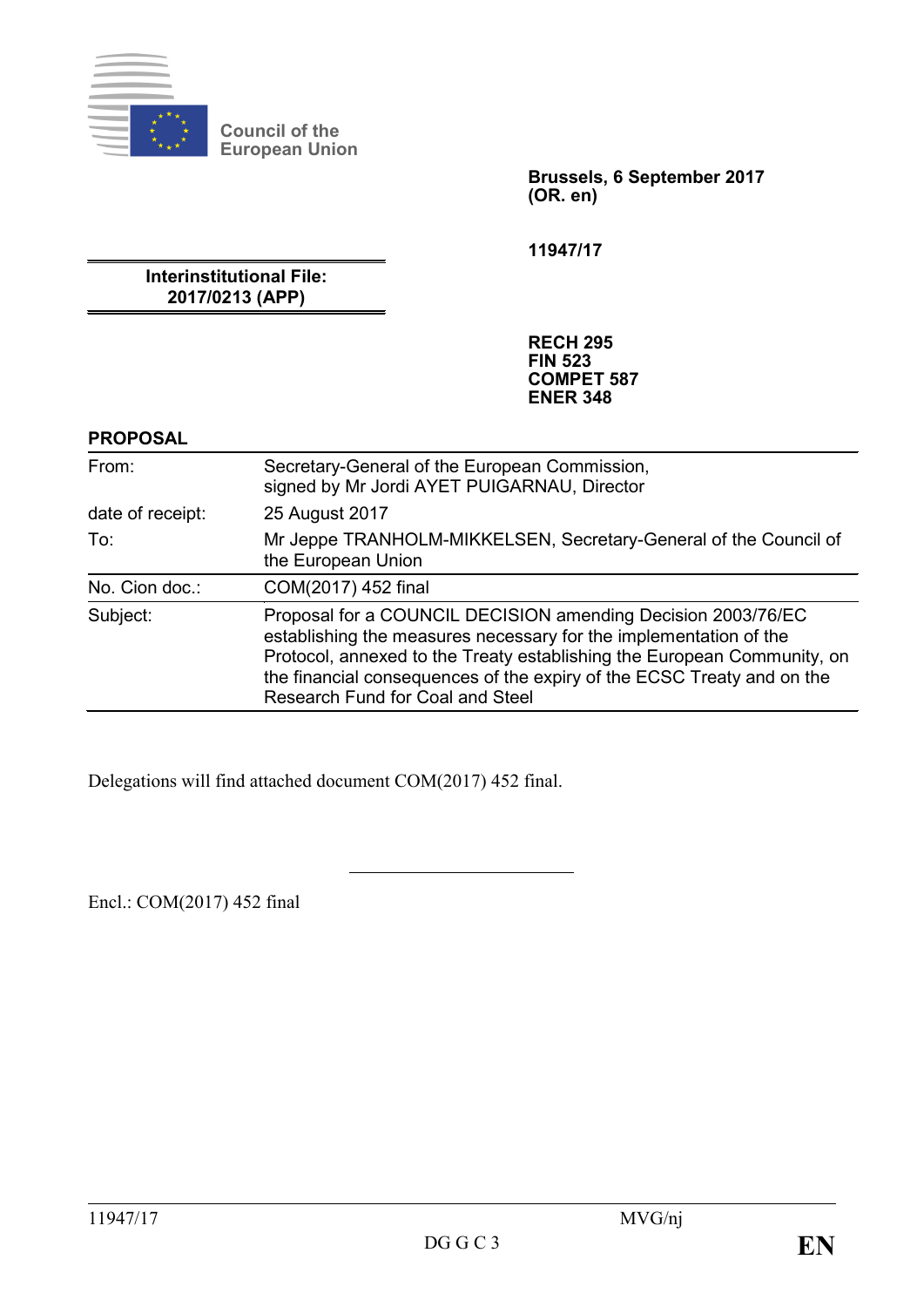

EUROPEAN **COMMISSION** 

> Brussels, 25.8.2017 COM(2017) 452 final

2017/0213 (APP)

Proposal for a

## **COUNCIL DECISION**

**amending Decision 2003/76/EC establishing the measures necessary for the implementation of the Protocol, annexed to the Treaty establishing the European Community, on the financial consequences of the expiry of the ECSC Treaty and on the Research Fund for Coal and Steel**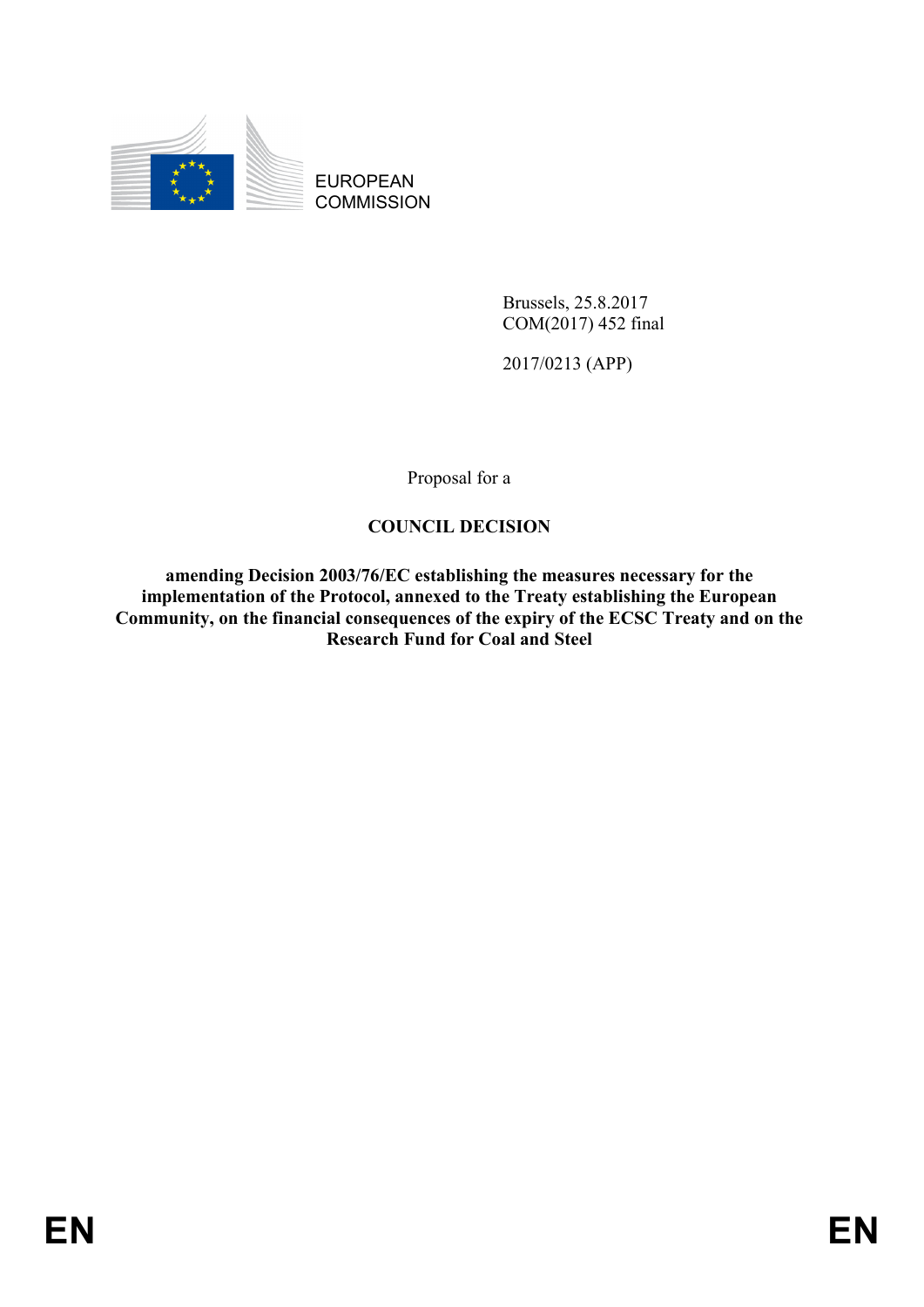# **EXPLANATORY MEMORANDUM**

## **1. CONTEXT OF THE PROPOSAL**

### **• Reasons for and objectives of the proposal**

In the context of the quantitative-easing-policy led by the European Central Bank combined with the security principle that governs the management of the assets of the European Coal and Steel Community in liquidation (ECSC i.l.), the revenues assigned to the funding of research projects for Coal and Steel are decreasing at a substantial rate from one year to the other, leading to a situation where the critical level of funding for organising an annual call for proposals may not be met.

The budgetary envelope of the RFCS programme has decreased from EUR 46 m in 2017 based on 2015 ECSC i.l.'s revenues to EUR 27 m in 2018 based on 2016 ECSC i.l.'s revenues and the amount is expected to be even lower for 2019 (between EUR 14 m and EUR 18 m).

A bridging solution which would maintain for a certain period an acceptable level of funding of Coal and Steel research projects while waiting for a change in monetary policy and an increase of asset returns on public bonds markets can be found in the recycling of unused appropriations put at the disposal of the research programme of the Research Fund for Coal and Steel (RFCS) and in particular the amounts corresponding to cancellations of commitments made under this programme.

The adoption of the proposed revision will authorise the recycling of all the de-commitments (including the amounts recovered) made in the RFCS research programme since 2003 which have been returned to the assets of the ECSC in liquidation and represent a possible complementary funding for the RFCS research programme of EUR 40.3 m. It will also provide an extra funding of about EUR 5 m per year (average flow of annual de-commitments over the three past years in RFCS research programme).

## **• Consistency with existing policy provisions in the policy area**

The RFCS programme is complementary to other Union instruments that can be used to support the adaptation of the industry at several levels. These include the European Fund for Strategic Investments, the European Structural and Investment Funds, Horizon 2020 with the Public-Private Partnership 'SPIRE' (Sustainable Process Industry through Resource and Energy Efficiency) and the European Social Fund.

This proposal is in line with the 4th priority of Juncker Commission "A Deeper and Fairer Internal Market with a Strengthened Industrial Base". It is also consistent with the Union support to the competitiveness of the Steel industry and to the reconversion of the Coal industry, which are among the objectives of the RFCS research programme.

## **• Consistency with other Union policies**

The proposal is fully consistent with initiatives taken at Union level in the context of the industrial policy. In particular, it is consistent with the 2014 Communication "For a European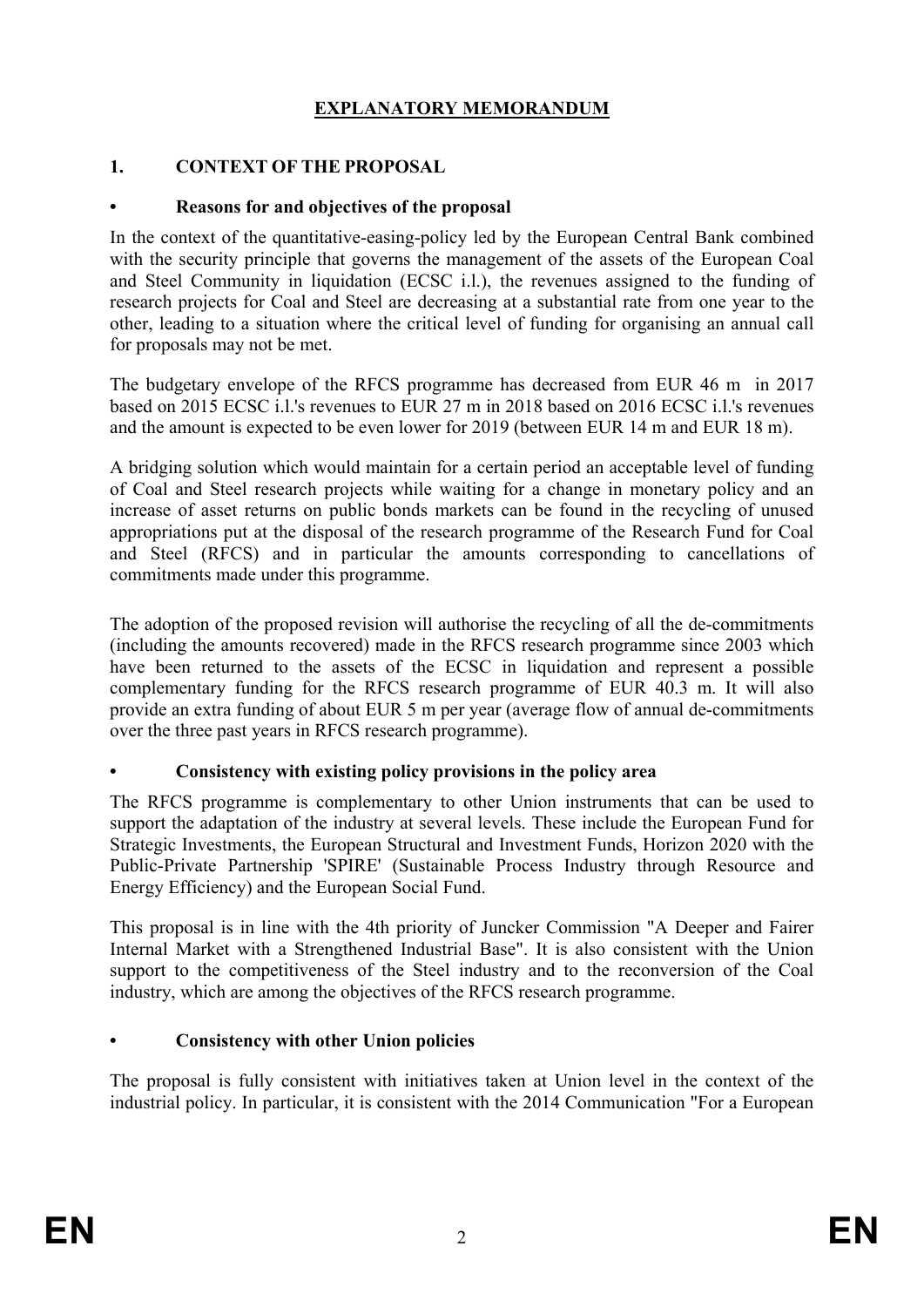Industrial Renaissance"<sup>[1](#page-3-0)</sup> which sets out the Union's priorities for industrial policy and the [2](#page-3-1)016 Communication "Steel: Preserving sustainable jobs and growth in Europe<sup>n2</sup>.

# **2. LEGAL BASIS, SUBSIDIARITY AND PROPORTIONALITY**

## **• Legal basis**

The rules concerning de-commitments are enshrined in Article 4 of the Council Decision 2003/76/EC which establishes the measures necessary for the implementation of the Protocol<sup>[3](#page-3-2)</sup>.

The proposed revision is limited to two paragraphs of Article 4 of the Council Decision 2003/76/EC and aims at applying the same treatment (automatic carry-over to the next year) for both categories of unused funds: appropriations not committed at year-end and cancellations of commitments.

## **• Subsidiarity (for non-exclusive competence)**

The measures implementing the Protocol are established in a Council decision the revision of which belongs to the Commission exclusive right of initiative for legislative proposals.

# **• Proportionality**

Internal consultations within the Commission lead to the conclusion that the recycling of decommitments cannot be done through the interpretation of the current legal basis. A revision of paragraphs 4 and 5 of Article 4 of the Council Decision 2003/76/EC is therefore necessary.

## **3. RESULTS OF EX-POST EVALUATIONS, STAKEHOLDER CONSULTATIONS AND IMPACT ASSESSMENTS**

## **• Ex-post evaluations/fitness checks of existing legislation**

Not applicable - The 2013 Monitoring and Assessment exercise affirmed that the RFCS has fulfilled its mandate to support the competitiveness of the sectors related to the coal and steel industry, and has confirmed that an adequate level of funding is necessary

## **• Stakeholder consultations**

The Programme Committee of the RFCS research programme (COSCO) has been informed about the decrease of the available budget (from EUR 46 m for 2017 to EUR 27 m for 2018).

The European Steel Technology Platform (ESTEP representing the steel stakeholders) has expressed its full support to the Council Decision revision as otherwise many actors would suffer from the drastic reduction of the RFCS fund.

<span id="page-3-2"></span>

<span id="page-3-1"></span><span id="page-3-0"></span><sup>&</sup>lt;sup>1</sup> COM (2014)14<br><sup>2</sup> COM (2016)155<br><sup>3</sup> Protocol n°37 to the Treaty on the functioning of the European Union, on the financial consequences of the expiry of the ECSC Treaty and on the Research Fund for Coal and Steel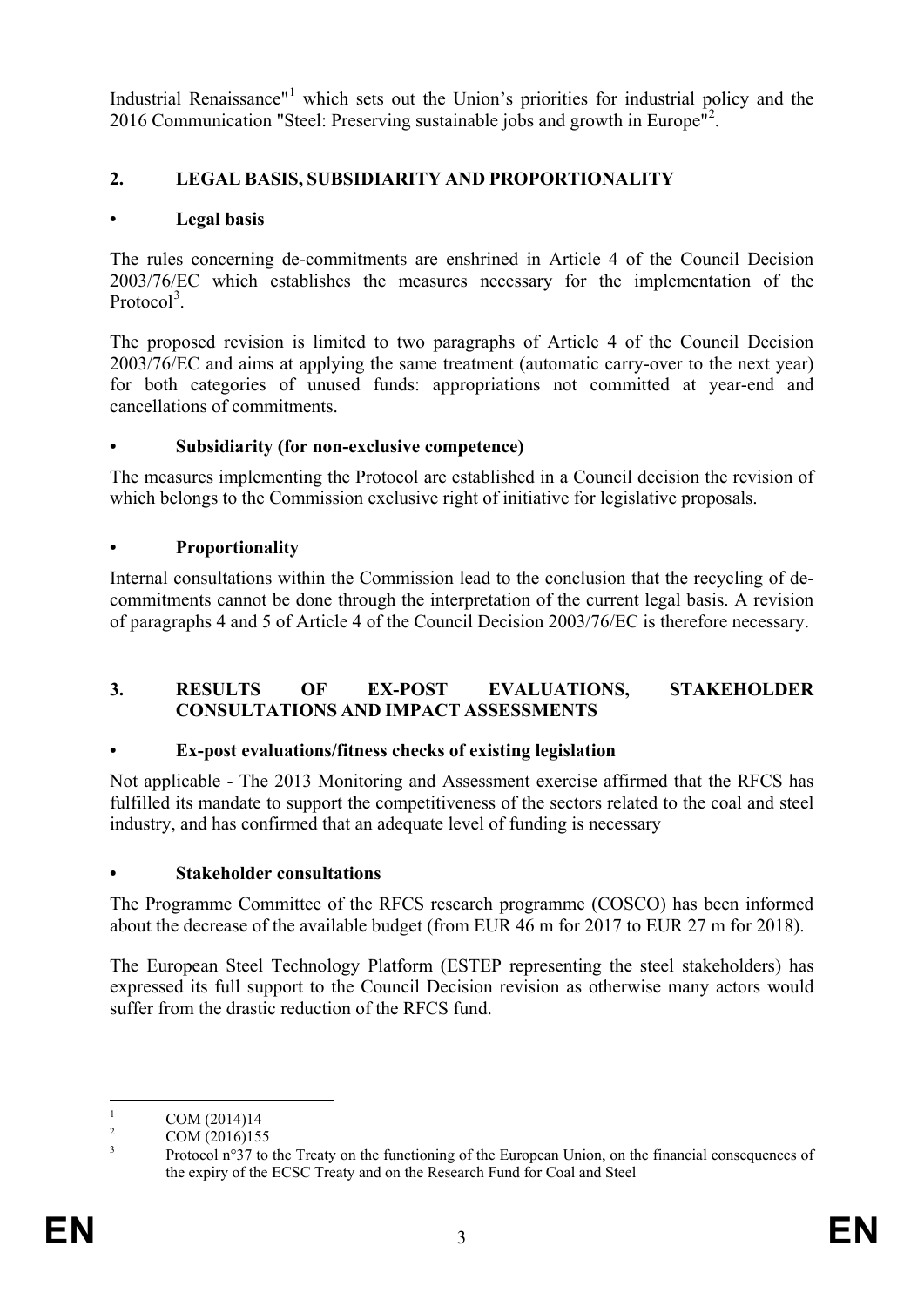# **• Collection and use of expertise**

Not relevant

# **• Impact assessment**

Not applicable.

The proposed revision has a limited and technical scope, without any significant political, economic or budget implications (bridging measure).

# **• Regulatory fitness and simplification**

Not applicable.

However, the proposed revision will simplify the internal workload of the Commission for the annual closure of ECSC i.l. accounts, as the de-committed amounts will no longer be registered and booked in the balance sheet of ECSC i.l.

# **• Fundamental rights**

Not applicable.

# **4. BUDGETARY IMPLICATIONS**

None. The proposal has no implications on Staff level and do not create any new liabilities to be charged to the General Budget under the current MFF.

# **5. OTHER ELEMENTS**

# **• Implementation plans and monitoring, evaluation and reporting arrangements**

A rapid adoption of the present proposal by the legislative authority by the first Semester of 2018 would allow the commission to top up the expected envelope of the RFCS programme for 2018 (EUR 27 m) to reach an amount of EUR 40 m for the next annual call.

The remaining amount may be used for 2019 to maintain the RFCS funding at the same level (EUR 40 m).

# **• Explanatory documents (for directives)**

Not applicable.

# **• Detailed explanation of the specific provisions of the proposal**

It is proposed to treat in the same way:

a) the amounts de-committed : sums which have been committed with the signature of grant agreements and which are no longer payable to beneficiaries (eligible costs are lower than expected) or recovered, and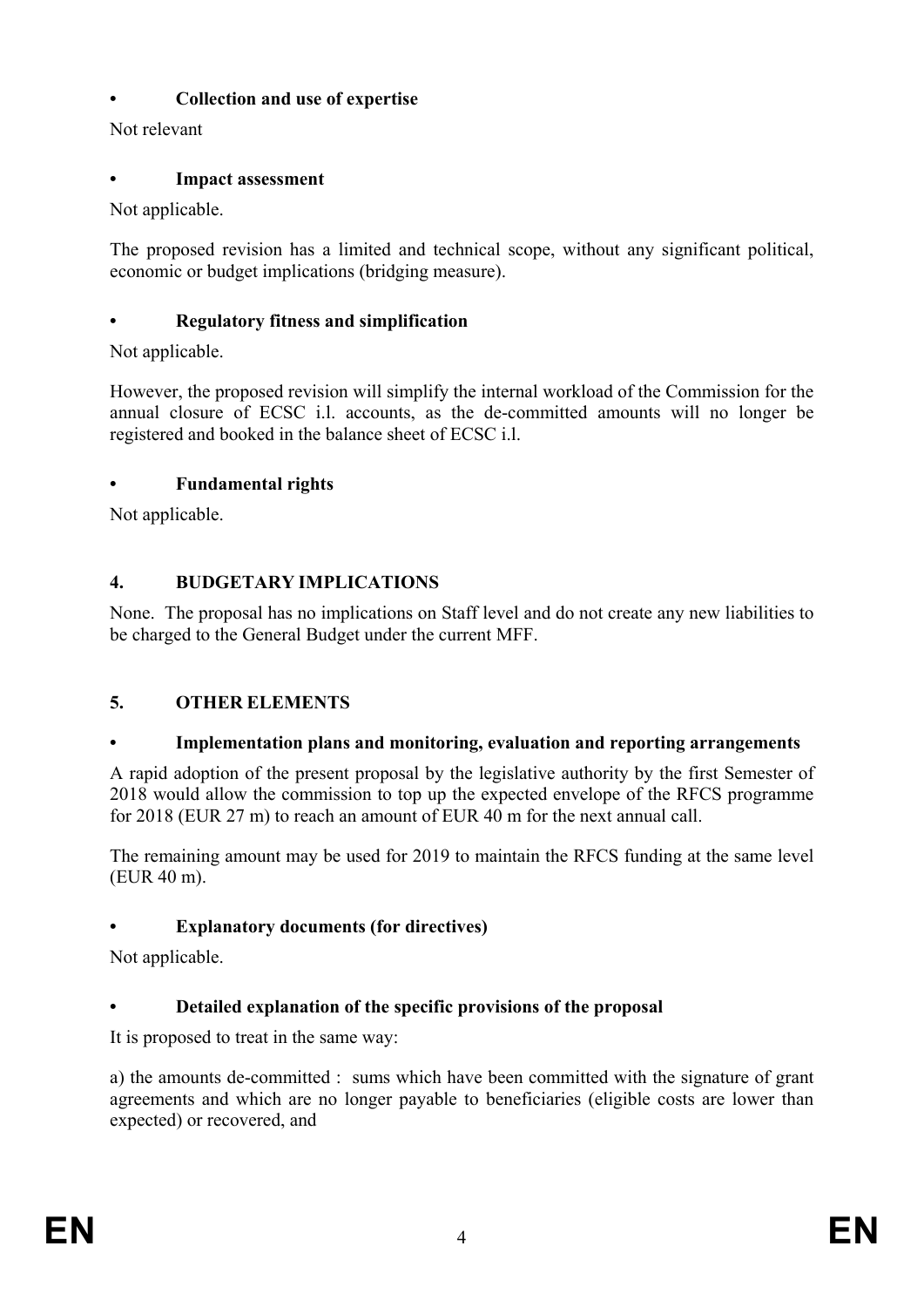b) the amounts which have not been committed at the end of the year with the signature of grant agreements. These unused funds are currently automatically carried over to the next year in the general budget in accordance with Article 4 (4) of the Council decision 2003/76/EC.

Therefore, the de-committed amounts would be assimilated to the unused funds covered by Article 4(4).

Furthermore, the amounts recovered under the RFCS Programme will follow the same treatment and will also be automatically carried over, in accordance with the relevant provisions of the Financial Regulation (FR) on assigned revenues (Articles 14 and 21 of the FR).

This justifies the complete deletion of the current Article 4(5) of the Council decision 2003/76/EC.

The revision is then limited to the following provisions:

*(1) Paragraph 4 of Article 4 is replaced by the following:*

*4. Unused revenue and appropriations deriving from this revenue still available on 31 December in any given year as well as de-commitments made under the research programme of the Research Fund for Coal and Steel shall be carried over automatically to the following year. These appropriations may not be transferred to other budget items.*

*The amount corresponding to cancellations of commitments made since 6 February 2003 to the research programme of the Research Fund for Coal and Steel shall be made available upon the entry into force of the present Decision.*

*(2) Paragraph 5 of Article 4 is deleted.*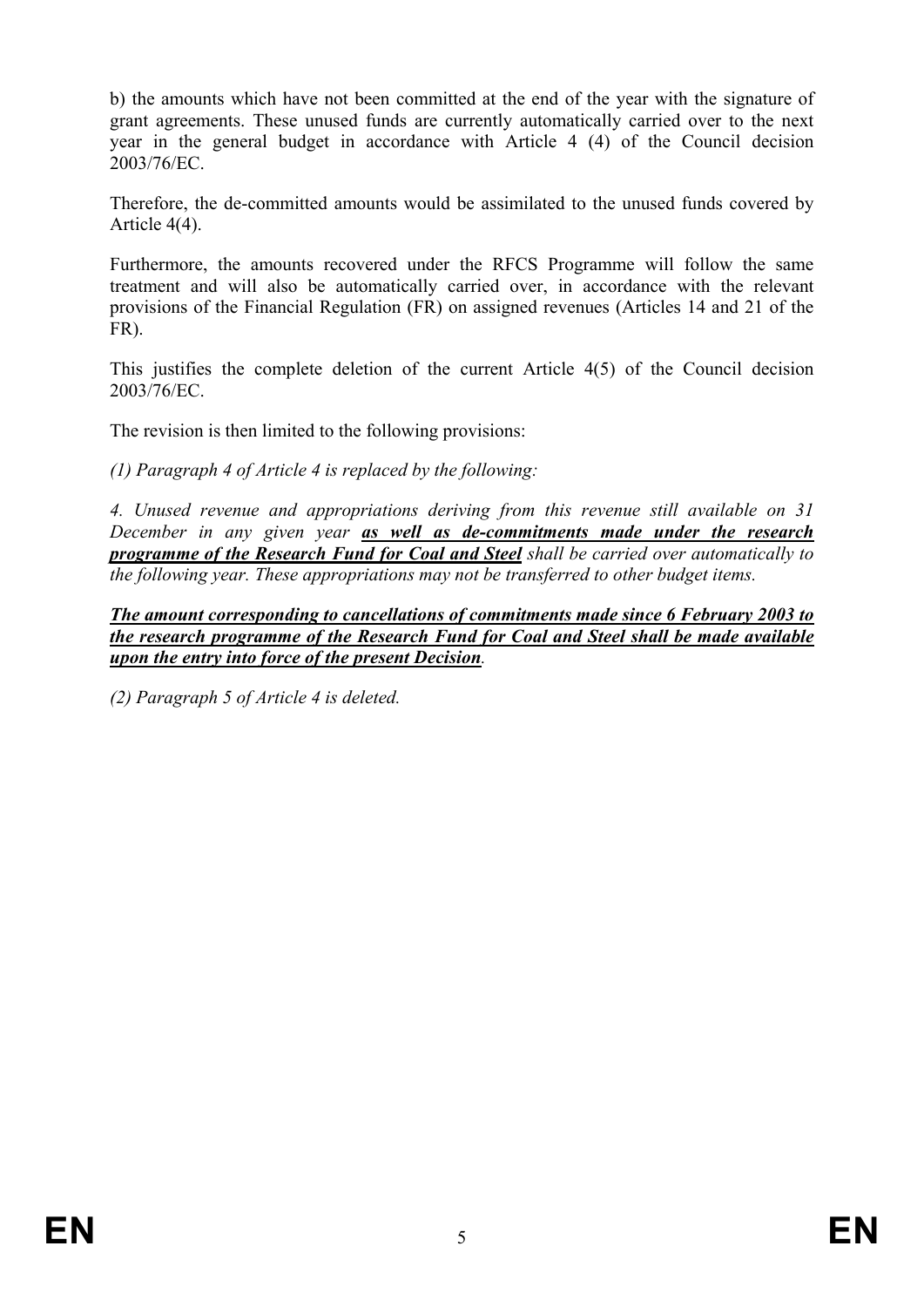#### 2017/0213 (APP)

## Proposal for a

## **COUNCIL DECISION**

#### **amending Decision 2003/76/EC establishing the measures necessary for the implementation of the Protocol, annexed to the Treaty establishing the European Community, on the financial consequences of the expiry of the ECSC Treaty and on the Research Fund for Coal and Steel**

### THE COUNCIL OF THE EUROPEAN UNION,

Having regard to the Treaty on the Functioning of the European Union,

Having regard to the Protocol, annexed to the Treaty on European Union and to the Treaty on the Functioning of the European Union, on the financial consequences of the expiry of the ECSC Treaty and on the Research Fund for Coal and Steel, and in particular Article 2, first paragraph thereof,

Having regard to the proposal from the European Commission,

Having regard to the consent of the European Parliament,

Acting in accordance with a special legislative procedure,

Whereas:

- (1) Under Article 97 of the Treaty establishing the European Coal and Steel Community (ECSC), the Treaty expired on 23 July 2002.
- (2) The Protocol annexed to the Treaty establishing the European Community, (hereinafter referred to as 'the Protocol') transferred the assets and liabilities of the ECSC to the European Community and allocated the net worth of these assets, as they appear in the balance sheet of the ECSC of 23 July 2002 to research in the sectors related to coal and steel industry.
- (3) The Protocol also assigned the revenue from these assets for research, outside the research framework programme, in the sectors related to the coal and steel industry in accordance with the provisions of the Protocol and of acts adopted on the basis hereof.
- (4) Due to the exceptional decrease of the revenue stemming from the assets ECSC in liquidation due to the low interest situation on the capital markets in recent years, dedicated to research in the sectors related to the coal and steel industry, it is necessary to revise the rules on the cancellation of commitments made under the research programme of the Research Fund for Coal and Steel so as to authorise their recycling in the research programme.